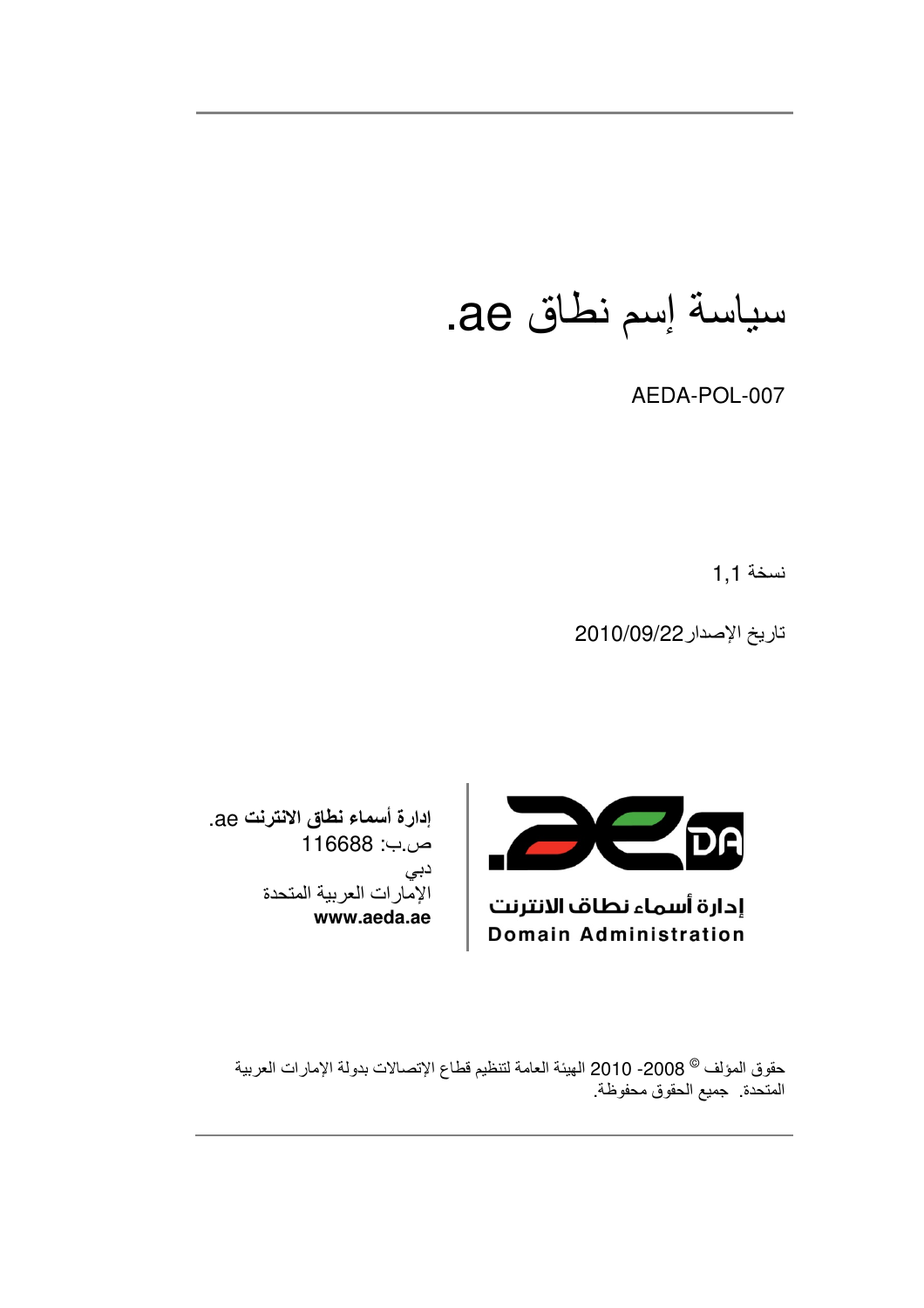# فهرس المحتويات

|    | أهداف السباسة                    | 2  |
|----|----------------------------------|----|
|    |                                  | 3  |
|    |                                  | 4  |
|    |                                  | 5  |
|    |                                  |    |
|    |                                  |    |
|    | تطببق السباسة                    | 6  |
|    | انتهاكات السباسة                 | 7  |
|    |                                  | 8  |
|    |                                  |    |
|    | فترة ترخيص اسم النطاق<br>$2 - 8$ |    |
|    | $3 - 8$                          |    |
|    | $4 - 8$                          |    |
|    |                                  |    |
|    |                                  |    |
|    | متطلبات الأهلبة                  | 9  |
|    |                                  | 10 |
|    |                                  | 11 |
|    |                                  | 12 |
|    |                                  | 13 |
|    |                                  | 14 |
|    |                                  | 15 |
| 10 |                                  | 16 |
|    | مر اجعة السباسة                  | 17 |
|    |                                  |    |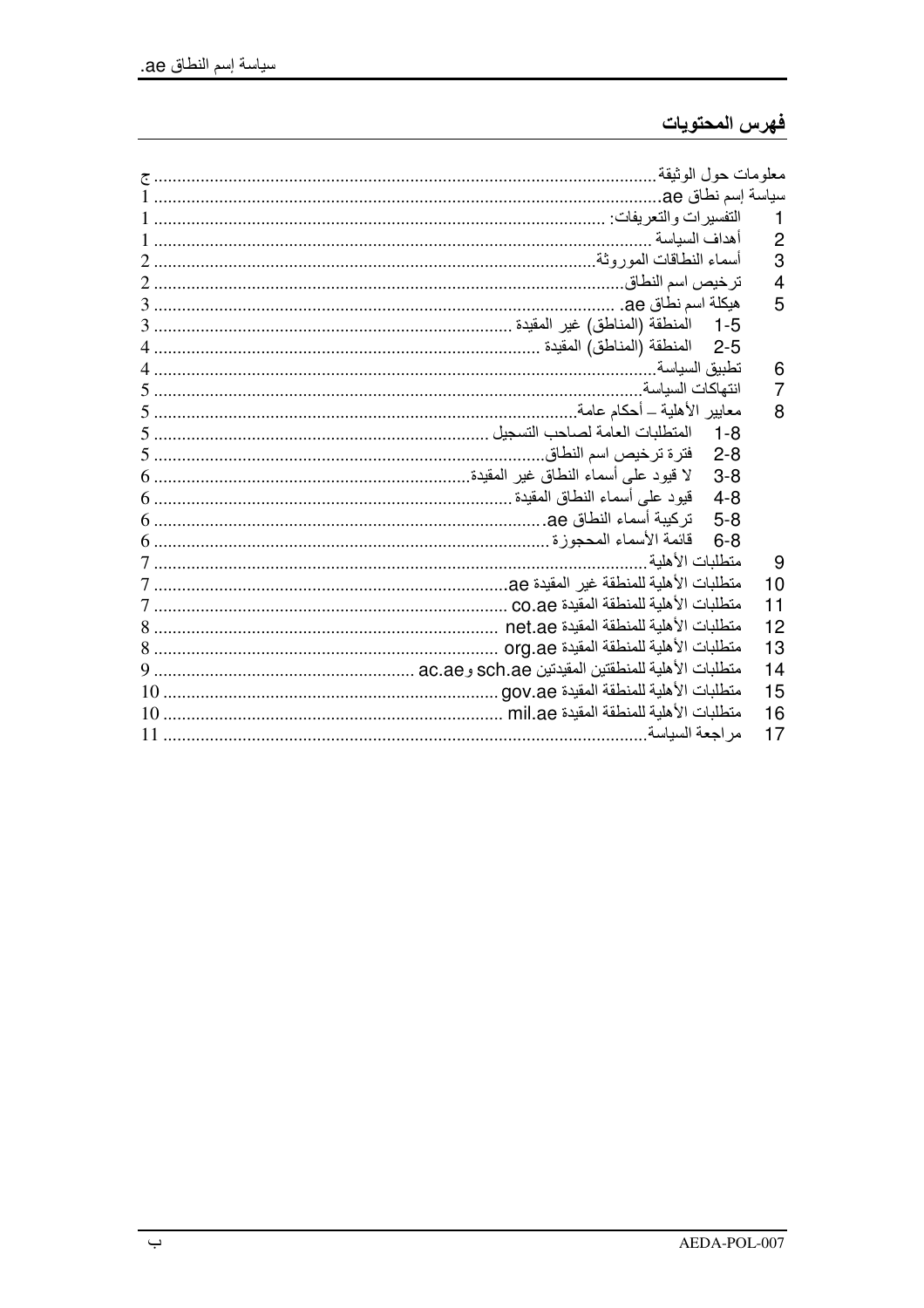معلومات حول الوثيقة

معلومات الاتصال الخاصة بالوثيقة

لمزيد من التفاصيل حول هذه الوثيقة، يرجى الاتصال بالعنوان التالي:

| مسؤول سياسات                                    | المنصب:            |
|-------------------------------------------------|--------------------|
| ص. ب: 116688 دبي، دولة الإمارات العربية المتحدة | العنوان:           |
| +971 44288888                                   | ' رقم الاتصال: ا   |
| policy@aeda.ae                                  | البريد الإلكتروني: |

وضع الوثيقة

فيما يلي ملخص وضع الوثيقة·

| . <del>. .</del> |            |
|------------------|------------|
|                  | . .        |
| تاريخ النفاذ-    | 2010/09/22 |
|                  |            |
| 'تاريخ الإصدار : | 2010/09/22 |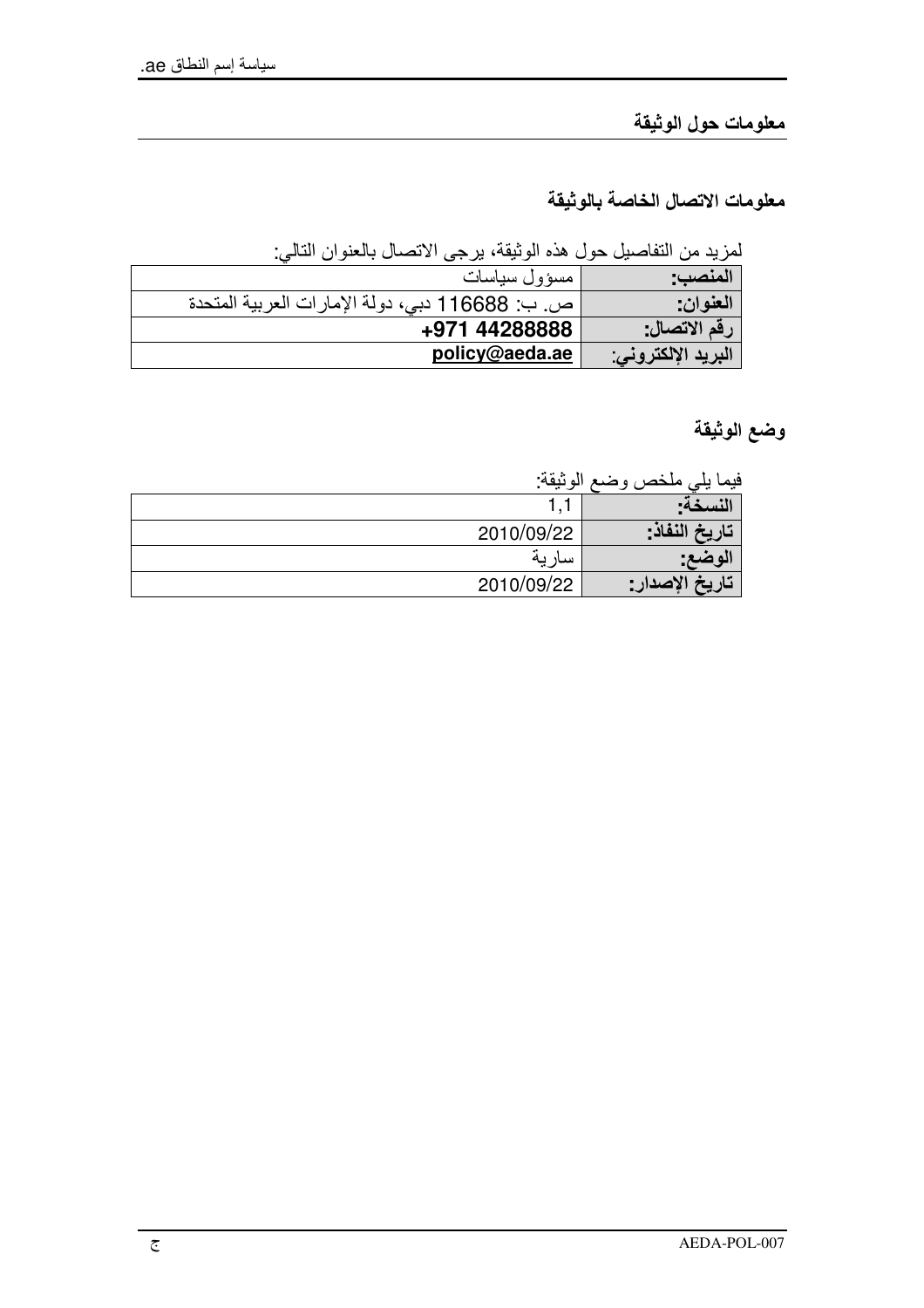سياسة أهلية إسم النطاق

التفسير ات و التعريفات:

1

- ما لم يرد نص صريح في هذه السياسة بخلاف ذلك، فإن جميع المصطلحات  $1 - 1$ الواردة في هذه السياسة سيكون لهـا المعـانـي المبينــة قرين كـل منـهـا فـي سياسـة النعريفات العامة المعتمدة في الهيئة، كما يتم تعديلها من وقت لأخر؛
- باستثناء ما يقتضيه سياق النص، تنطبق المبادئ التالية في تفسير المصطلحات  $2 - 1$ والمفردات المستخدمة في هذه السياسة:
- أ) الكلمـات التـى تـدل علـى المـذكر أو المؤنـث ستشـمل الجـنس الآخـر ، كمــا سيشمل المفرد الجمع والعكس صحيح
- ب) وردت عنـاوين الفقـرات أو الأقسـام لتسـهيل الرجـوع والإشـارة إليهـا فقط وليس لها أثر على معانى هذه السياسة.
	- ج) الإشارة الى إشعار أو إخْطار نعني إشعار أو إخطار كتابي. دٍّ) تُشكِّل الجداول أو أي مرفقات أو ملحقات جزءا من هذه السَّياسة.
- ه) إن الإشار ة الـي أي طر ف تشمل المنفذين و المدير بن القضـائيين الخاصـين بذلك الطر ف وور ثته و المتناز ل لهم المسمو ح بهم قانو نا.
- و) الأسماء التي تدل على أشخاص طبيعيين تشمل في معناها المؤسسات والشركات البسيطة، والشركات الأخرى بمختلف أشكالها، والجمعيات، والحكومات، والسلطات والهيئات الحكومية والمحلية.
- يكون للكلمات التالية المستخدمة في هذه السياسة المعاني المبينـة إز اء كل منهـا - 3-1 فيما يلي:

" إسم النطاق من المستوى الثاني (2LD)" هو اسم نطاق يتضمن لاحقة أحادية الرمز تحت النطاق ae مثل "domainname.ae".

" إسم النطاق من المستوى الثاني (3LD)" هو اسم نطاق يتضمن لاحقة ثنائية الر مز تحت النطاق ae. مثل "domainname.co.ae".

"الجهات الحكومية" تعني البوزار ات الاتحاديبة الدوائر المحليبة والسلطات والهيئات والمؤسسات العامة التابعة لها بما في ذلك القوات المسلحة والشرطة و أجهز ة أمن الدولـة وبستثنـى من ذلك أبـة شرّ كـة ومؤسسـة تجار بـة ولـو كانـت مملوكة من قبل هذه الجهات أو تملك مصـالح فيها.

- أهداف السياسة  $\mathbf 2$
- إن الغرض من هذه السياسة هو تحديد القواعد التي تنظم منح تراخيص أسماء  $1 - 2$ النطاق ae من المستوى الثانبي والمستوى الثالث
- لا تتعامل قواعد السياسة هذه مع أهلية النطاقات الموروثة ولا تنطوي علىي أي  $2 - 2$ أثر رجعي ولن تتأثر أسماء النطاق الموروثـة بهذه السياسـة أو بقواعدها، وسيحق لصـاحب التسـجيل تجديـد تـر خيص اسـم النطـاق ذو الصـلـة أو تحـديث المعلومات المخزنة في نظام السجل فيمـا يتعلق بتر خيص اسم النطـاق المعنـي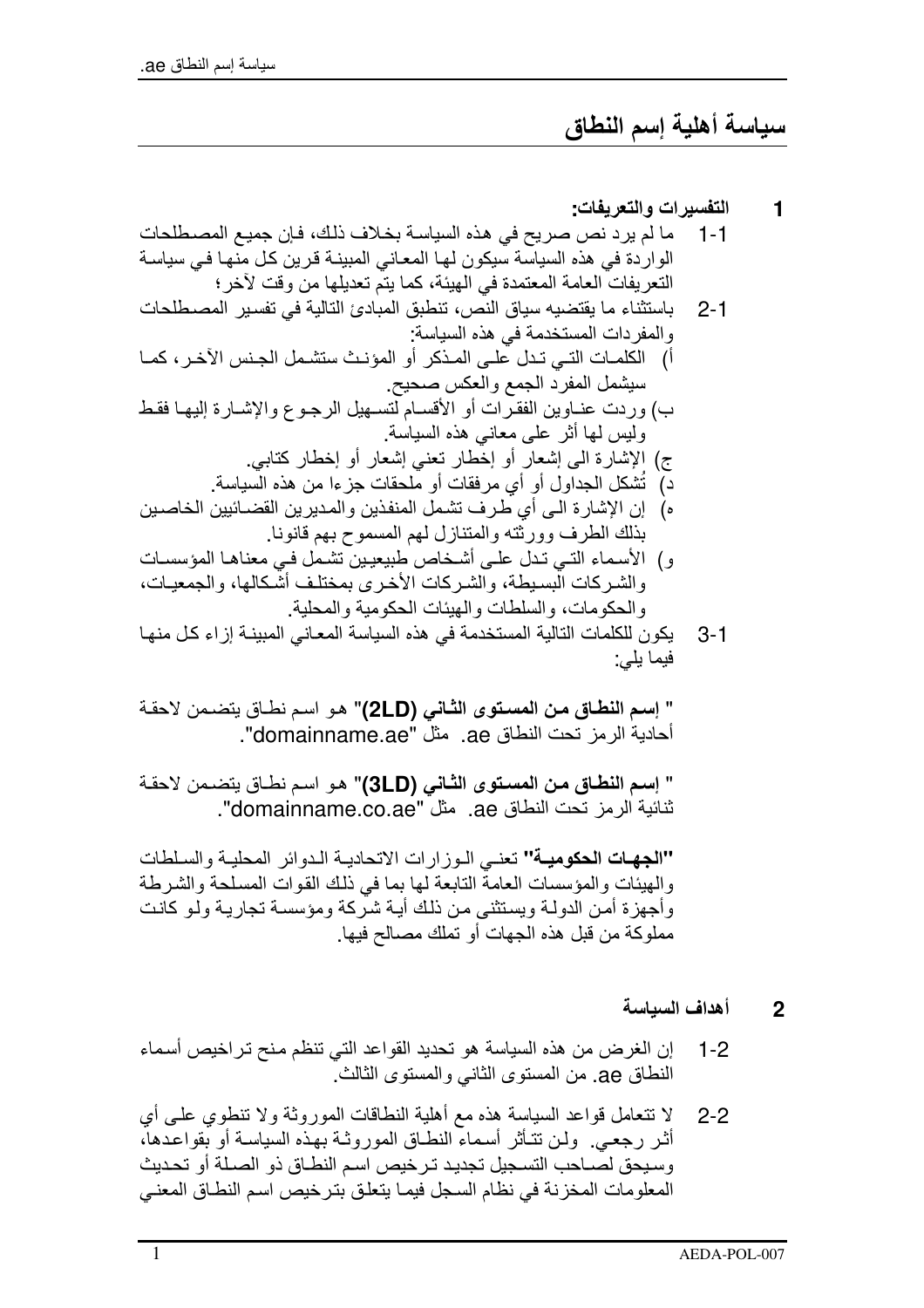عند انتهاء سر يانه أو الغائـه علـى أن يلبـي صـاحب التسـجيل متطلبـات الأهليـة لامتلاك ترخيص اسم نطاق

# أسماع النطاقات المور وثة 3

- سبتم إدراج جميع أسماء النطاقات الموروثية فيي المناطق المقيدة مع حالية  $1 - 3$ "موروثة" في السَّجل عند بدء عمليات السجل الجديد
- لن يسمح بإجر اء أية تعديلات على المعلومات المخز نـة في نظام السجل وتتعلـق  $2 - 3$ بأسماء النطاق المقيدة الموروثة إلىي أن يتم تحديث المعلومات المتصلة بأهلية صباحب التسجيل والمعلومات الصبحيحة لمسؤول الإتصبال بصباحب التسجيل فيما يتعلَّق بذلك الاسم. ۖ وستراجع الإدارة هذه ۖ التحديثات حال تقديمها.
- يتم إعفاء أسماء النطاق غير المقيدة من منطلب تحديث الأهلية المشـار إليـه فـي  $3 - 3$ الفقرة السابقة على الرغم من وجوب تحديث معلومات الاتصال بصاحب التسجيل قبل أي تجديد لاسم النطاق
	- إنتهاء تر اخبص أسماء النطاق المور وثة:  $4 - 3$
- 3-4-1 بالنسبة لتراخيص أسماء النطاق الخاصة بالنطاقات الموروثـة، والتـى بقي أكثـر مـن ثـلاث سـنوات حتـى انتهـاء مفعولهـا عنـد تطبيـق هـذّه السياسة، سيتم تحديد تاريخ انتهاء مفعولها علىي أساس ثلاث سنوات من بدء عمليات السجل الجديد.
- 2-4-3 بالنسـبـة لتــر اخيص أســماء النطــاق المــز ودة مــن مر كــز الإمــار ات لمعلومـات شـبكة الانترنـت (UAEnic) أو اتصــالات والتــى لـم يـتم تحديد تاريخ انتهاء لاسم نطاقها أو لم يتم تحديد مدة تسجيلها قبل بدء عمليات السجل الجديد أو التي انقضى تاريخ انتهائها سيتم تحديد تاريخ إنتهاء مفعولها على أساس سنَّة واحدة من تَّاريخ بدء عمليات السجلُّ الجدبدر
- 3-4-3 ستكون جميع تراخيص أسماء النطاق الأخرى مؤهلة ليتم تجديدها بعد (120) مئـةً وعشـرين يومـأ تقويميـا مـن تـاريخ بـدء عمليـات السـجل الْجِدِيدِ، أو عند انتهاء التراخيص الحالية لأسماء النطاق، أيهما أطول
- سيشترط في جميع تجديدات أسماء النطاق الموروثة أن تلبي متطلبات الأهلية، - 5-3 و هي الحالةُ التي ستكون فيها أسماء النطاق ذات الصلة خاصَّعة لتر اخيص اسم النطاق، كما تصدر ها الإدار ة وفقاً لعمليات السجل الجديد.
- على أصـحاب التسـجيل الذين يعتقدون أن لـديهم عذر ا مشـر و عا لإعفـائهم مـن  $6 - 3$ تعديل تاريخ انتهاء ترخيص اسم نطاقهم وفقا للمبادئ المذكورة أعلاه، أو لديهم عذر ا مشر و عا لعدم تلبية متطلبات الأهلية عند التجديد، الاتصـال بـالإدار ة.

## ترخيص اسم النطاق  $\boldsymbol{4}$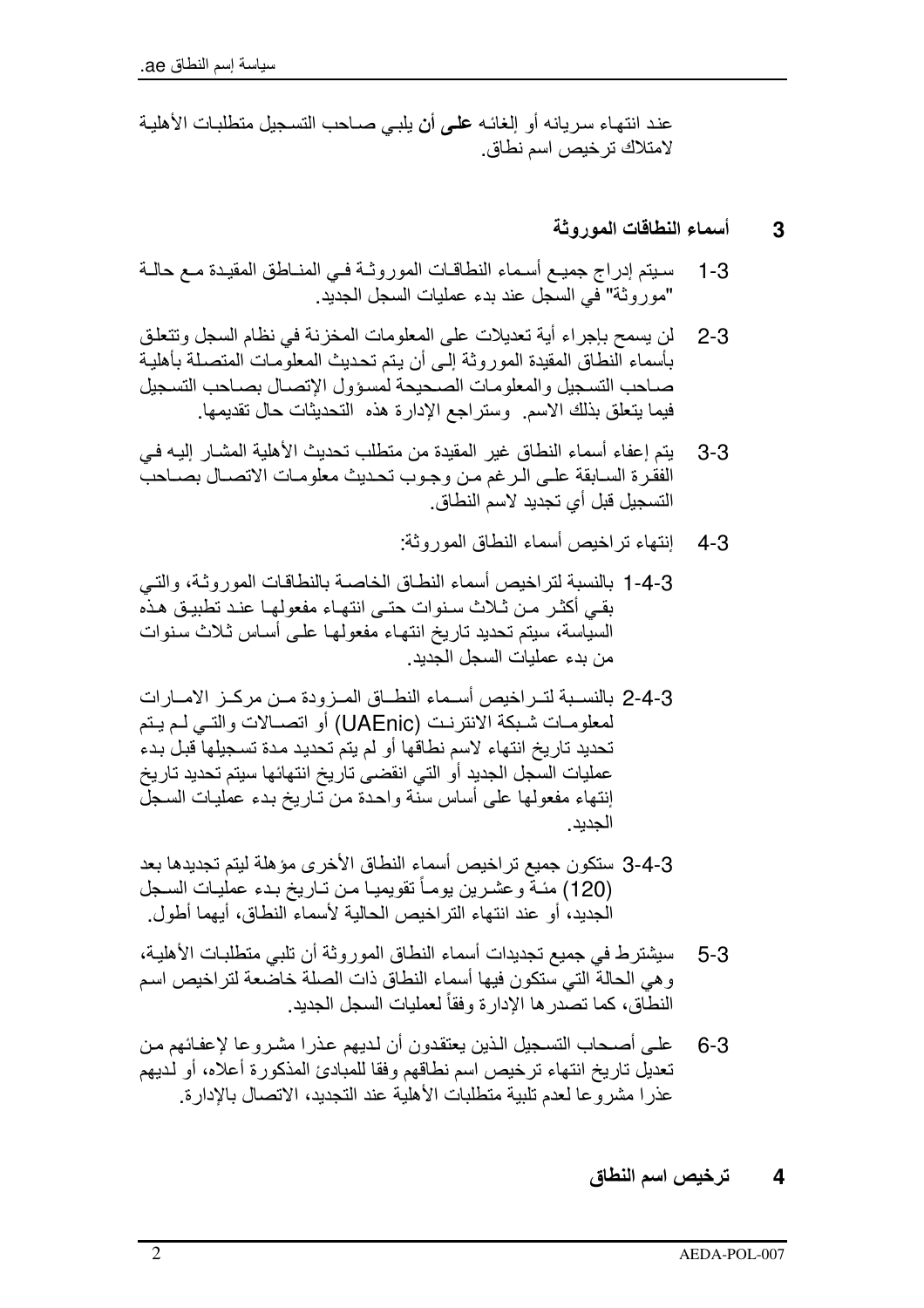- لا توجد حقوق ملكية في نظام أسماء النطاق. و لا يمتلك صاحب التسجيل اسم  $1 - 4$ نطاق ولكنه يحوز على ترخيص حصري باستخدام اسم النطاق لفترة محددة ووفقا للبنود والشروط التي تنظم ترخيص اسم النطاق
- يتم تحديد البنود والشر وط الخاصــة بتر خيص اسم نطــاق مجتمعـةً فـي كـل ممــا  $2 - 4$ يلي:
	- الطلب؛  $1 - 2 - 4$
	- ترخيص اسم النطاق؛  $2 - 2 - 4$
	- اتفاقبة صاحب التسجبل؛  $3 - 2 - 4$ 
		- هذه السياسة؛  $4 - 2 - 4$
- وأي سياســــة مطبقــــة أخــــرى نصـــــدرها الإدارة أو هيئــــة ننظـــيم  $5 - 2 - 4$ الاتصالات أو اللجنة العلبا.
- يتم تخصيص أسماء النطـاق علـى أسـاس "أولويـة النقدم بالطلب أولأ" والذي  $3 - 4$ يعني في حالـة تقدم شخصـين أو أكثـر للحصـول علـى اسم نطـاق معين وكـان جميع المتقدمين يلبون منطلبات الأهلية، سيُمنح ترخيص اسم النطـاق لمقدم الطلب الذي نقبل الإدار ة طلبه أو لا .
	- هيكلة اسم نطاقea. 5
	- المنطقة (المناطق) غير المقيدة  $1 - 5$
- أي اسم نطاق بِنم تسجيلِه فوراً بموجب نطـاق ae. هو اسم نطـاق  $1 - 1 - 5$ مسجل في منطقة غير مقيدة، شريطة أن:

أ) لا يكـون واحـداً مـن أسـماء النطــاق مـن المسـنوى الثــانـي التــي تحجز ها الإدارة للاستخدام في تسجيل أسماء النطـاق مـن المسـتوىّ الثالث الواردة في البند 5-2 أدناه.

ب) غير مستخدمة لبيع أو عرض للبيع أسماء النطاق من المستوى الثالث لصالح طرف آخر غير صـاحب تسجيل النطـاق نفسه مـا لـم تستثنيه الادار ة

- المنطقة غير المقيدة الوحيدة عند نشر هذه السياسة هي نطاق ae.  $2 - 1 - 5$ وسيتم مراجعة ذلك وفق تقدير الإدارة وحدها من وقت لأخر
- أسماء النطاق غير المقيدة هي أسماء نطاق نقع في منطقة غير  $3 - 1 - 5$ مقيدة والتـي قـد يـتم تسـجيلها مّـن قبـل أي مقدم طلـبٌ، وقد تكـون متوفرة لدى جميع المسجلين المعتمدين، مع مراعاة سياسة إدارة أسماء نطاق الانتر نت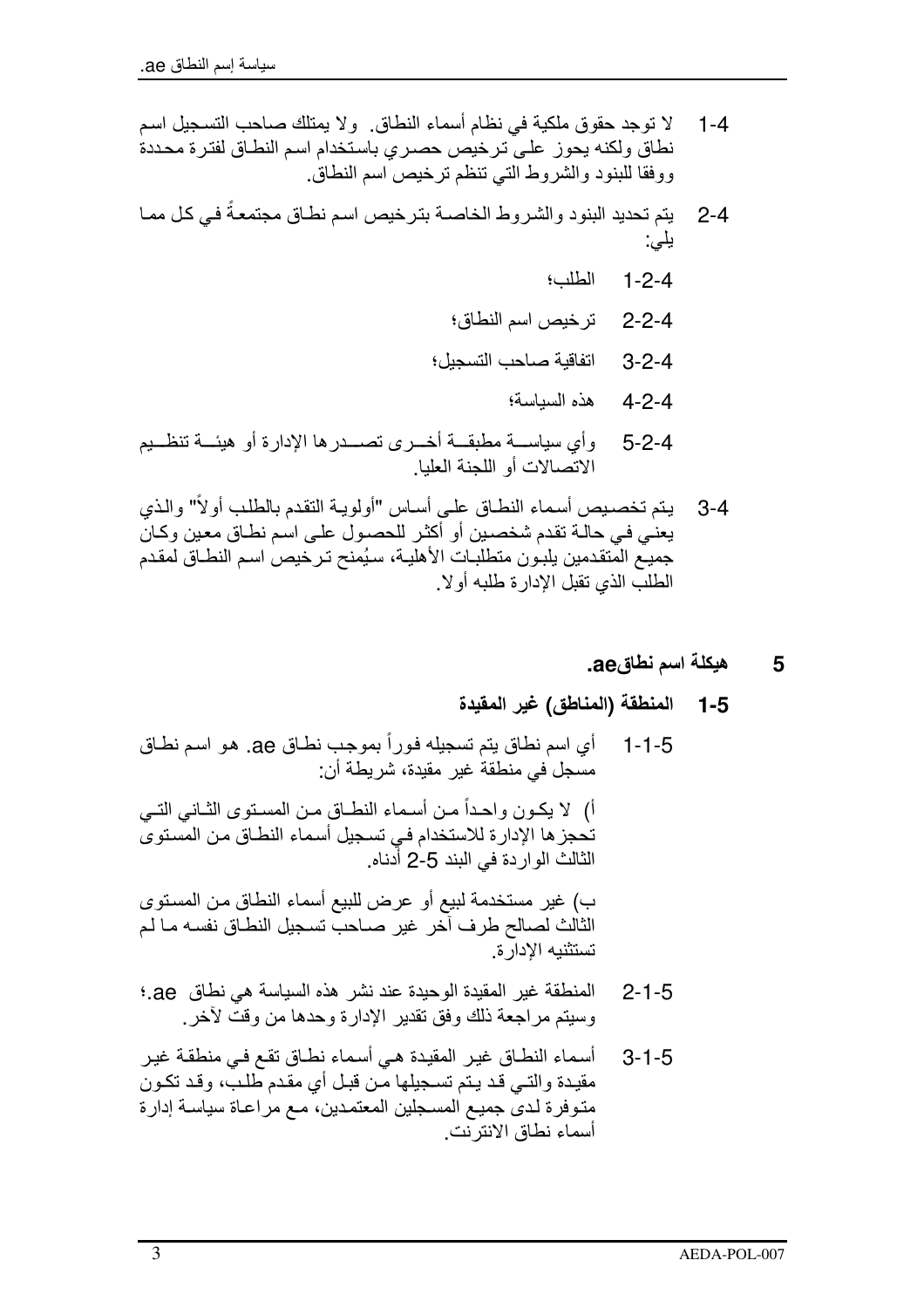- المنطقة (المناطق) المقيدة  $2 - 5$
- لقد حجزت الإدار ة عدداً من أسماء النطــاق مـن المسـتو ي الثــانـي  $1 - 2 - 5$ لاستخدامها فـي تسـجيل أسـماء النطــاق مـن المسـتوى الثالـث التـي تندر ج تحت نو ع أو فئة محددين، أو الاستخدامها في غر ض معين.
- يتم الإشارة إلى نوع أو فئة أو غرض أسماء النطاق المذكورة عن  $2 - 2 - 5$ طرَّ بِـقِ أسماء النطَّاقِ مـنِ المسنوِّي الثَّـاني والنَّـي بِـنم تسـجيل اسـم النطاق بموجبها، كما يشير هذا إلى منطلباتٌ الأهلَّية التي يتم سردها في البنود 11-16 من هذه السياسة.
- في وقت نشر ٍ هذه السياسة، تحجز الإدار ة عددا من أسماء النطاق  $3 - 2 - 5$ من المستوى الثاني لهذا الغرض بما في ذلك:
	- tco.ae
	- inet.ae
	- org.ae
	- sch.ae
	- ac.ae
	- tgov.ae
	- و mil.ae.
- وتُعرف أسـماء النطــاق مــن المسـنوع الشـانـي المـذكورة مجتمعـةُ  $4 - 2 - 5$ بالمناطق المقيدة. ويعتبر أي اسم نطـاق واقـع ْفـي منطقـة مقيدة إن كـان مـن أسـمـاء النطـاق مـن المسـنوى الثـالـثّ والتـى تنتهـى بإحـدى أسماء النطاق من المستو ي الثاني.
- سبتم مراجعة أسماء النطاق من المستوى الثاني التي تحجزها  $5 - 2 - 5$ الإدارة لهذا الغرض وقد يتم إضافتها أو حذفها من منطقة مقيدة من وقت لأخر وفق تقدير الإدارة وحدها.
- أسماء النطاق المقيدة هي تلك الأسماء التي تقع في المناطق المقيدة  $6 - 2 - 5$
- نُملِّي أسماء النطاق المقيدة على مقدم الطلب وجوب قيامـه بتلبيـة  $7 - 2 - 5$ متطلَّبات الأهلية الوار دة في البنو د 11-16 من هذه السياسة.
- لا يمكــن تســجيل أســمـاء النطــاق المقيــدة إلا مــن خــلال مســجلين  $8 - 2 - 5$ معتمدين مقر هم في الدولة، مع مر اعاة سياسة الإدار ة.
	- تطببق السباسة 6
- تكون الإدارة مسؤولة عن ضمان الحفاظ على تكامل نطاق ae. وستشرف  $1 - 6$ الإدار ة وستنفذ سياساتها حسب ما تقتضيه الضر ور ة، وتحتفظ بـالحق فـي إلغـاء ترخيص أي اسم نطاق يتم إيجاد أنـه ينتهك سياسـاتها أو البنـود والشـروط التـي يمنح بموجبها تر خيص اسم النطاق.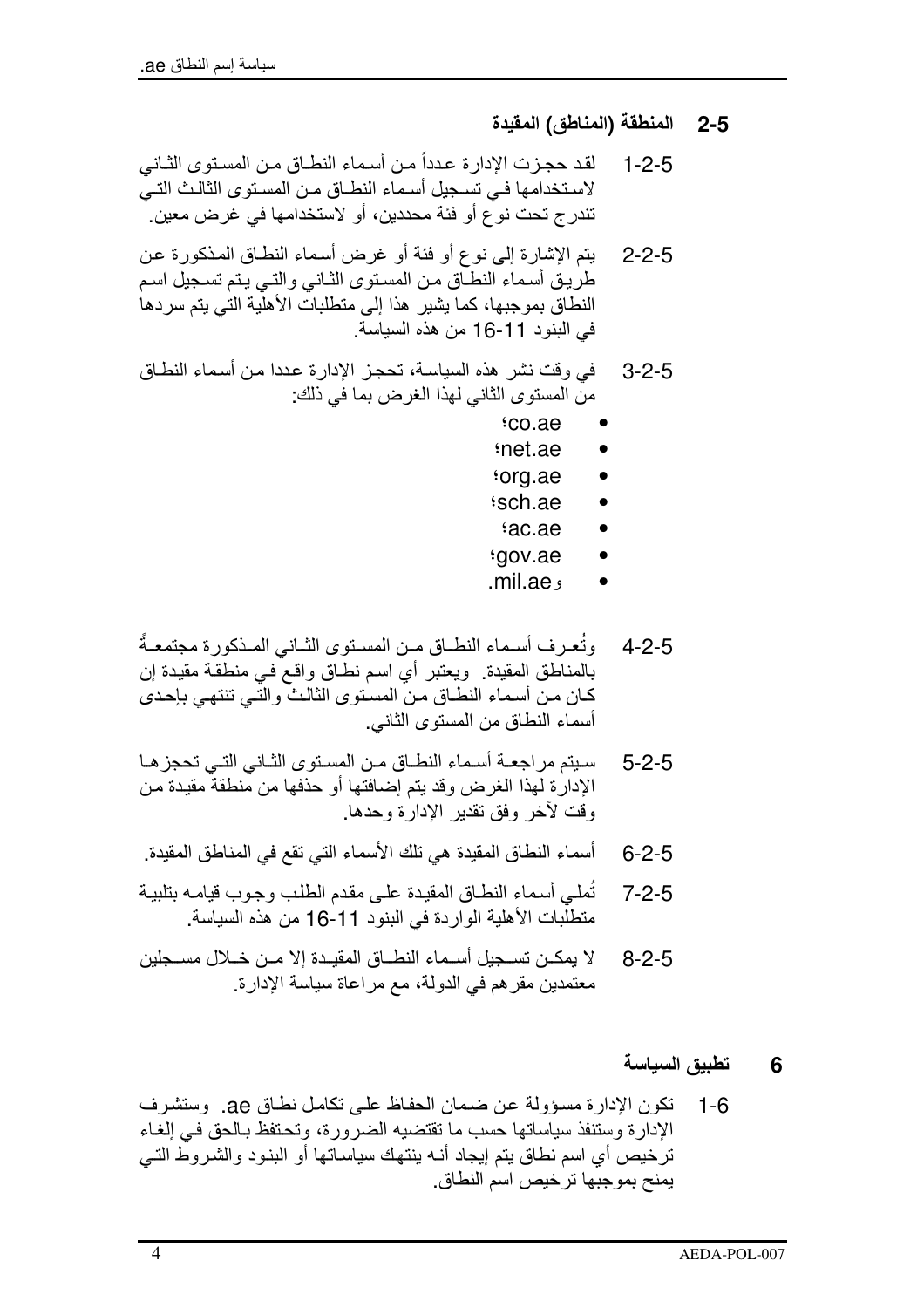- بنحمـل المسـجلين المعتمـدين مسـؤ و ليـة تطبيـق السياسـات التـي تضـعـها الإدار ة  $2 - 6$ ويجب تدقيق الطلبات المقدمة للحصول على اسم نطاق لتلبية متطلبات التسجيل من قبل المُسجل قبل تقديمها إلى سجل الإدار ة.
- يطلب من أصـحاب التسـجيل عند تقديم طلبـاتهم ضـمان أنـهم يلبـو ن متطلبـات  $3-6$ الأهلية وفقا لاتفاقية تسجيلهم وترخيص اسم النطاق ذو الصلة. كما يطلب من أصحاب التسجيل ضمان أنهم يلبون متطلبات الأهلية أثناء عملية تقديم الطلب

# انتهاكات السياسة  $\overline{7}$

- تحتفظ الإدار ة في الحق بالغاء تر خيص اسم النطاق إذا كان صاحب التسجيل قد  $1 - 7$ قـام بضـمان زائـف أو قد أدلـي بمعلومـات خاطئـة أو غيـر دقيقـة أو معلومـات منتقصة في أي شكل جو هر ي أثناء عملية تقديم الطلب أو كجز ء من الطلب.
- تحنفظ الإدارة بـالحق فـي إلغـاء تـرخيص اسـم النطــاق إذا تبـيَن أن صــاحب  $2 - 7$ التسجيل ينتهك أي من القوانين أو الأنظمة المتصلة المعمول بها في الدولـة، وتحديداً القانون الجنائي الاتحادي رقم (3) لسنة 1982 وتعديلاته، والقانون الاتحادي بشأن مكافحة جرائم تقنية المعلومات رقم (2) لسنة 2006.
- للإدار ة أن تتخذ أي إجر اء قانوني ضد أي مسجل إن ثبت دليل على أن ذلك  $3 - 7$ المسجل قد تصرف تصرفاً ينم عن إهمال في الموافقة على طلب ينتهك سياسة ذات صلة
- ونشتمل التصريفات المحتملة، على سبيل المثال لا الحصر على:  $1 - 3 - 7$ أ) الغاء الاعتماد؛ ب) وقيــام الإدارة بـــابلاغ المســجلين والجمهــور بتصـــرفات ذلــك المُسحل
	- معايير الأهلية ــ أحكام عامة 8
	- المتطلبات العامة لصاحب التسجيل - 1-8

لا ينشأ منح ترخيص اسم نطاق بحد ذاته أي ملكية فكرية أو حقوق أخرى باسم موضوع ترخيص اسم النطاق، أو أي جزءٍ من اسم النطــاق. وبالتـالـي يتحمل صـاحب التسـجيل مسـؤولية ضـمان أن لـه الحـق فـي اسـتخدام اسـم النطّـاق وأن تسجيل أو استخدام اسم النطـاق لا ينتهك أي حـق من حقوق ملكيـة فكريـة أو حقوق أخرى للغير ، ولا يشوه سمعة أي شخص ولا يتعارض مع أي قوانين سار ية.

> **2-8 فترة ترخيص اسم النطاق** ستكو ن فتر ة تر خيص اسم النطاق كما يلي: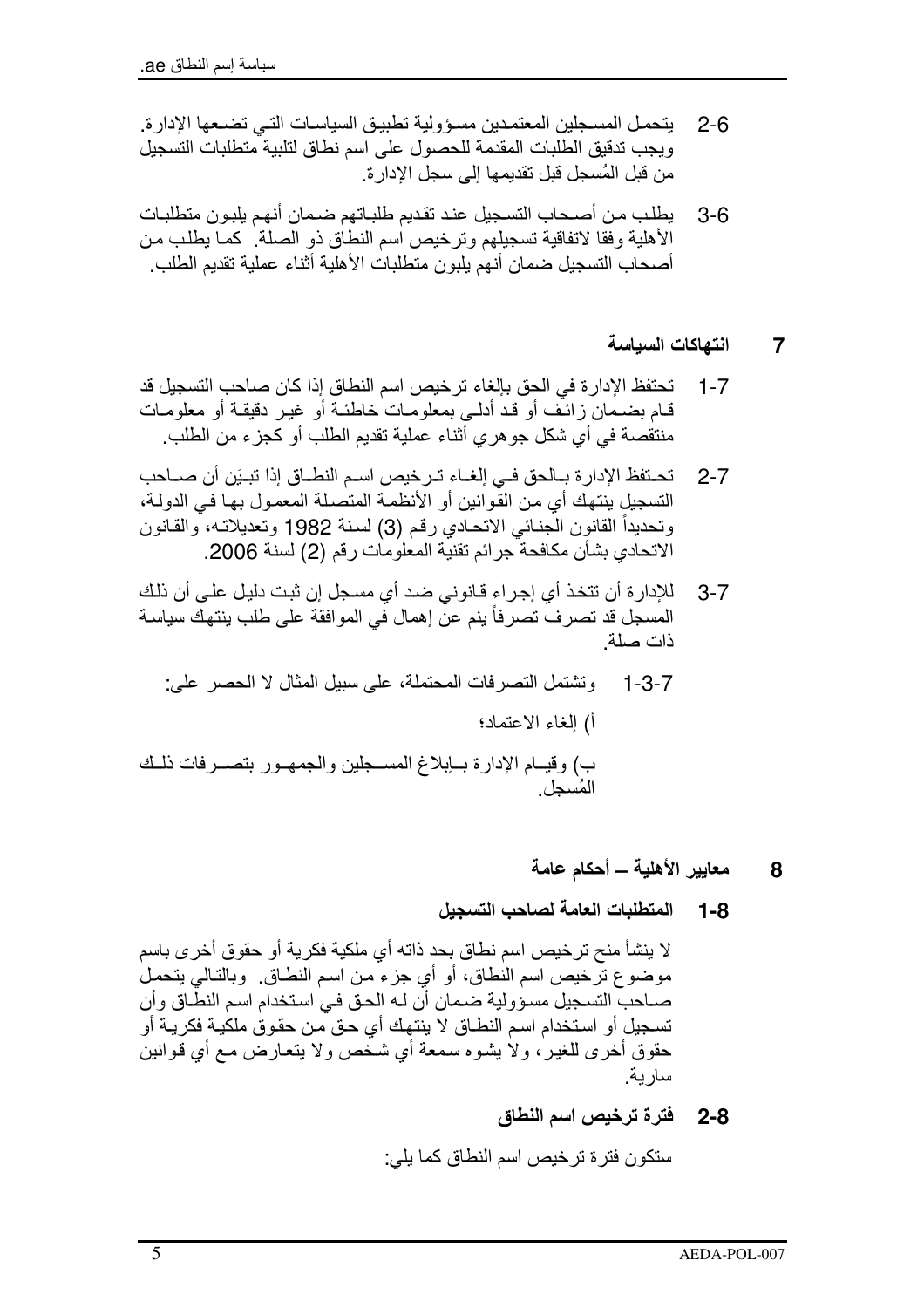- سنة أو سنتان أو ثـلاث أو أربـع أو خمـس سنوات لجميـع أسـماء  $1 - 2 - 8$ النطاق التي يتم تسجيلها بعد بدء عمليات السجل الجديد، بالاعتماد على بنود وشروط ترخيص اسم النطاق المعين؛
- وسيتم تحديد جميع تراخيص أسماء النطاق الحالية الموجودة عند  $2 - 2 - 8$ بدء تاريخ عمليات السجل الجديد وفقاً للبند 3 أعلاه.
	- لا قيود على أسماء النطاق غير المقيدة  $3 - 8$

لا يُفرِض أي قيد على أعداد أسماء النطـاق في المنطقة (المنـاطق) غير المقيدة التي قد يتم ترخيصـها لصـاحب تسـجيل معين مـع وجـوب تلبيـة كـل طلب لاسـم نطاق لمنطلبات الأهلبة وسباسات الادار ة

# 4-8 \_ قيود على أسماء النطاق المقيدة

أسماء النطاق التي قد يتم تسجيلها في المنطقة (المنـاطق) المقيدة هـي الأسماء التي تتطابق تماماً أو تكون الحروف الأولى أو الاسم المختصـر مـن اسم شركة أو اسم تجاري أو اسم شركة أو مؤسسة أو علامة تجارية لصاحب التسجيل. يجب أن يلبي كل طلب للحصول على اسم نطاق خلال منطقة مقيدة متطلبات

الأهلية وسياسات الإدارة

# 8-5 تركيبة أسماء النطاق

# قائمة الأسماء المحجوزة  $6 - 8$

- تحتفظ الإدار ة بقائمة الأسماء المحجوزة. وقد لا يتم ترخيص أسماء  $1 - 6 - 8$ النطــاق المدرجــة علــى هـذه القائمــة دون الحصــول علــى التفـويض اللازم وفقأ لسياسة الإدارة بشأن الأسماء المحجوزة.
- تحتفظ الإدارة في الحق بإلغاء ترخيص اسم النطاق الذي يكون  $2 - 6 - 8$ صـاحب تسـجيله مّنتهكـاً لهذه السياسـة أو أي سياسـة أخـرى تضـعها الادار ة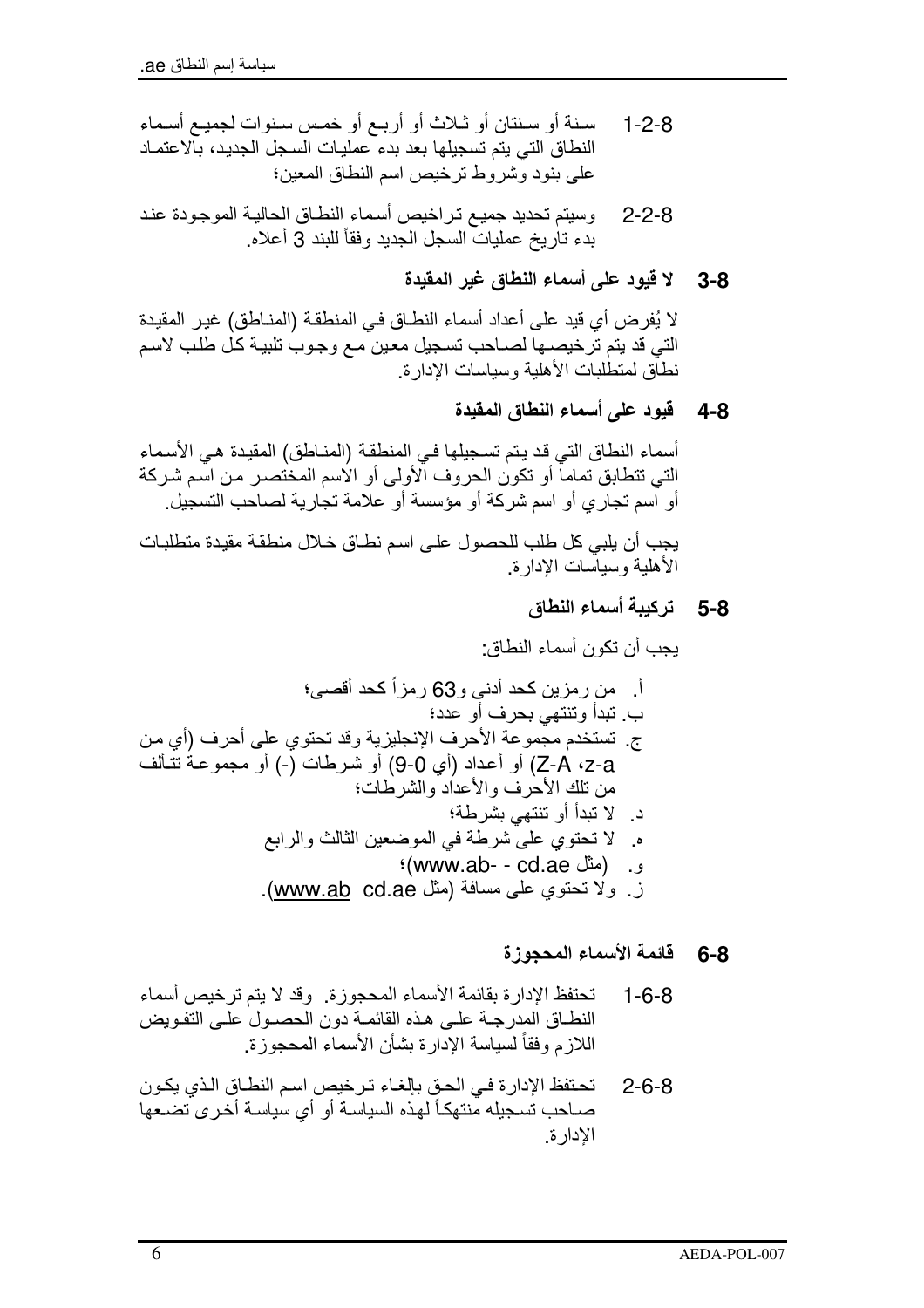متطلبات الأهلية 9

بالإضافة إلى تلبية المتطلبات العامة التي تطبق على أسماء نطاق ae. في أي حالة كما هو مذكور أعلاه، هناك منطلبات أهلية معينة بنطاق ae. لكل منطقة ويتم إدراج هذه المتطلبات أدناه

# متطلبات الأهلية للمنطقة غير المقيدة ae. 10

لأغر اض تسجيل أسماء النطاق بموجب نطاق ae. ، لا يُطلب من مقدمي الطلبات تقديم أي وثائق مؤيدة، ولا تلبية أية متطلبات غير تلك المذكورة أعلاه، وكما هو مذكور في سياسة ضمانات صاحب التسحيل

# متطلبات الأهلية للمنطقة المقيدة co.ae  $11$

- 1-1 أسماء النطــاق مـن المسـتو ي الثالـث المنتهيــة باللاحقـة "co.ae" هــى أسـماء النطاق المعدة للمنشآت التجارية التي تمارس أعمالها في الدولـة. ويجب علـي أصحاب التسجبل:
- 1-1-1 أن يمتلكوا ترخيصـا تجاريـا سـاري المفعـول داخـل الدولـة يصـدر بموجب فانون الشركات التجارية (أي شركة محدودة المسؤولية)؛
	-
- 11-11 أو أن يكونـوا مقدمي طلب أو مـالكين مسـجلين لعلامـة تجاريـة فـي الدولة
- 11-2 يجب أن تكون أسماء النطـاق التـى يـتم يقدم طلـب بشـأنها فـي هـذه الفئــة مـن المسنوى الثالث:
- 1-2-11 مطابقة تماما، 2-2-11 أو الحروف الأولى، 3-2-11 أو الاسم المختصر أو ترتبط ارتباطا وثيقاً بما يلي: أ) اسم شر كة يمتلك صـاحب التسجيل 50% أو أكثر من أسـهمها أو شْرِ كَةُ بُشْرٍ ف عليها صاحبِ التسجيلِ؛ ب) الاسم النجـار ي أو العلامــة النجار يــة لشـر كـة يمتلـك صــاحب التسجيل 50% أو أكثر من أسهمها أو شركة يُشرف عليها صـاحب التسجبل؛ ت) اسم مؤسسة أو جمعية يُشرف عليها صـاحب التسجيل؛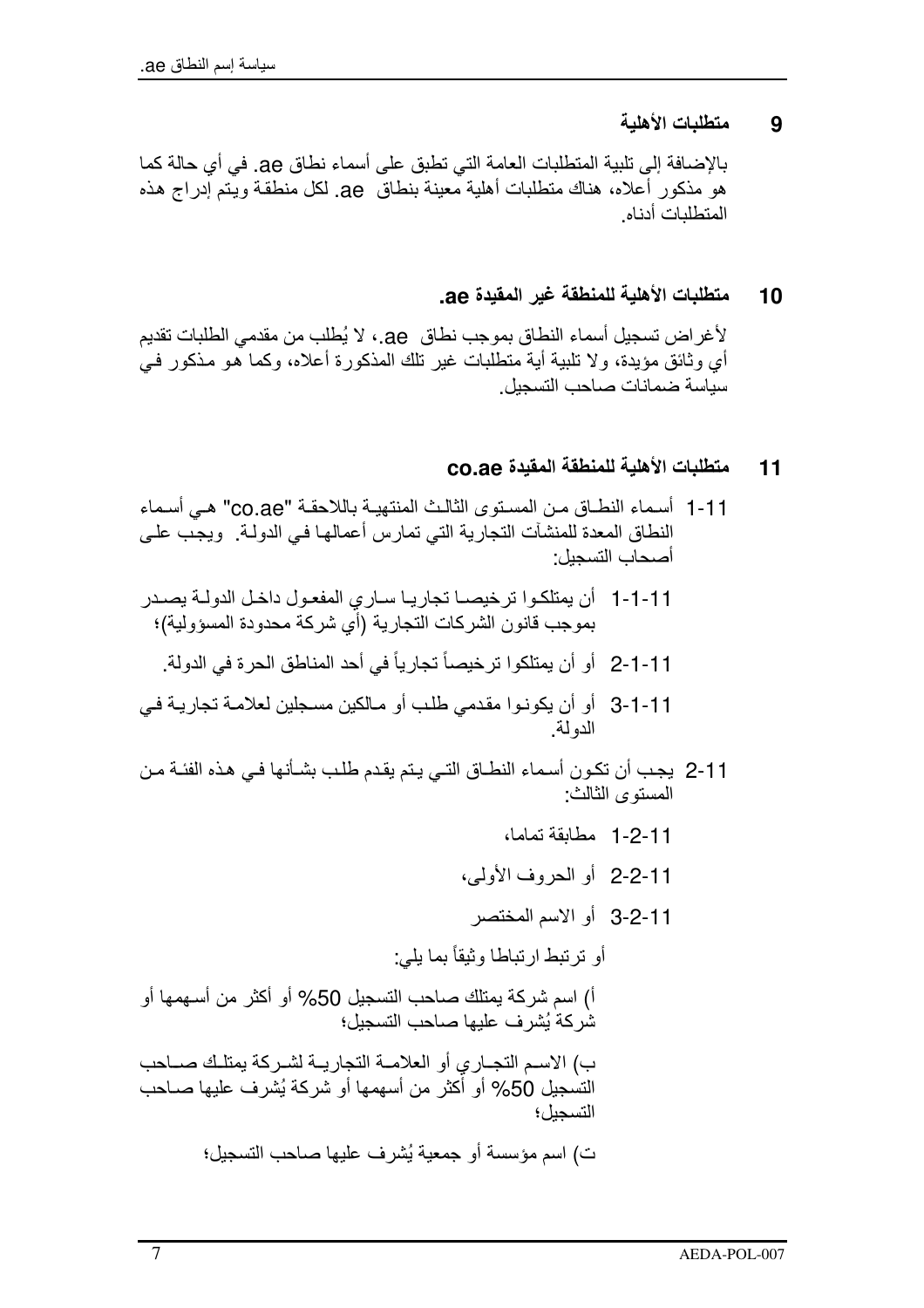# متطلبات الأهلية للمنطقة المقيدة net.ae  $12$

- 1-12 أسماء النطـاق مـن المسـنو ي الثالـث المنتهيــة بـاللاحقـة "net.ae" هـى أسـمـاء النطاق المعدة لمزودي خدمات تقنية المعلومات المسجلين داخل الدولة ويجب على أصحاب التسحيل تلبية أحد المتطلبات التالية:
- 1-1-1 أن يمتلكوا ترخيصا تجاريا ساري المفعول داخل الدولة بما في ذلك التر اخيص التجار بــة الصــادر ة مـن أحـد المنـاطـق الـحـر ة فـي الدو لــة لأغراض تزويد خدمات تقنية المعلومات؛
- 12-1-2 أوأن يكونـوا مقدمي طلـب أو مـالكين مسـجلين لعلامـة تجاريـة فـي الدولة لأغر اض تزوَّ بد خدمات أو منتجات تقنبة المعلومات.
- 2-12 يجب أن يكون اسم النطاق الذي يقدم طلب بشأنه في هذه الفئة من المستويات الثالثة·
	- 1-2-12 مطابقا تماما،
	- 2-2-12 أو الحروف الأولى،
	- 3-2-12 أو الاسم المختصر
	- 4-2-12 أو يرتبط ارتباطا وثيقاً بالأمور التالية:

أ) اسم شركة بمتلك صاحب التسجيل 50% أو أكثر من أسهمها أو شر كة بُشر ف عليها صاحب التسجيل؛

ب) الاسم التجـاري أو العلامــة التجاريــة لشـركة يمتلـك صــاحب التسجيل 50% أو أكثر من أسهمها أو شركة يُشرف عليها صـاحب التسحيل؛

ت) اسم مؤسسة أو جمعية يُشر ف عليها صباحب التسجيل؛

3-12 نكون المنشآت التجارية التي تمارس أعمالها في المناطق الحرة في الدولة غير موَّ هلة للحصول على اسمِ نطاق "net.ae".

## متطلبات الأهلية للمنطقة المقيدة ora.ae 13

1-13 أسماء النطــاق مـن المستوى الثالـث المُنتهيــة بـاللاحقـة "org.ae" هـي أسـمـاء النطاق المعدة "المؤسسات غير الربحية" في الدولـة، بمـا فيهـا الجهـات التـي تـم إشهارها من قبل وزارة الشؤون الإجتماعية ووزارة الثقافة والشباب وتنمية المجتمع والهيئة العامة لرعاية الشباب والرياضة::

- 1-1-13 مؤسسات رباضية؛
	- 13-1-2 مؤسسات خيرية؛
		- 13-1-3 مؤسسات دينية؛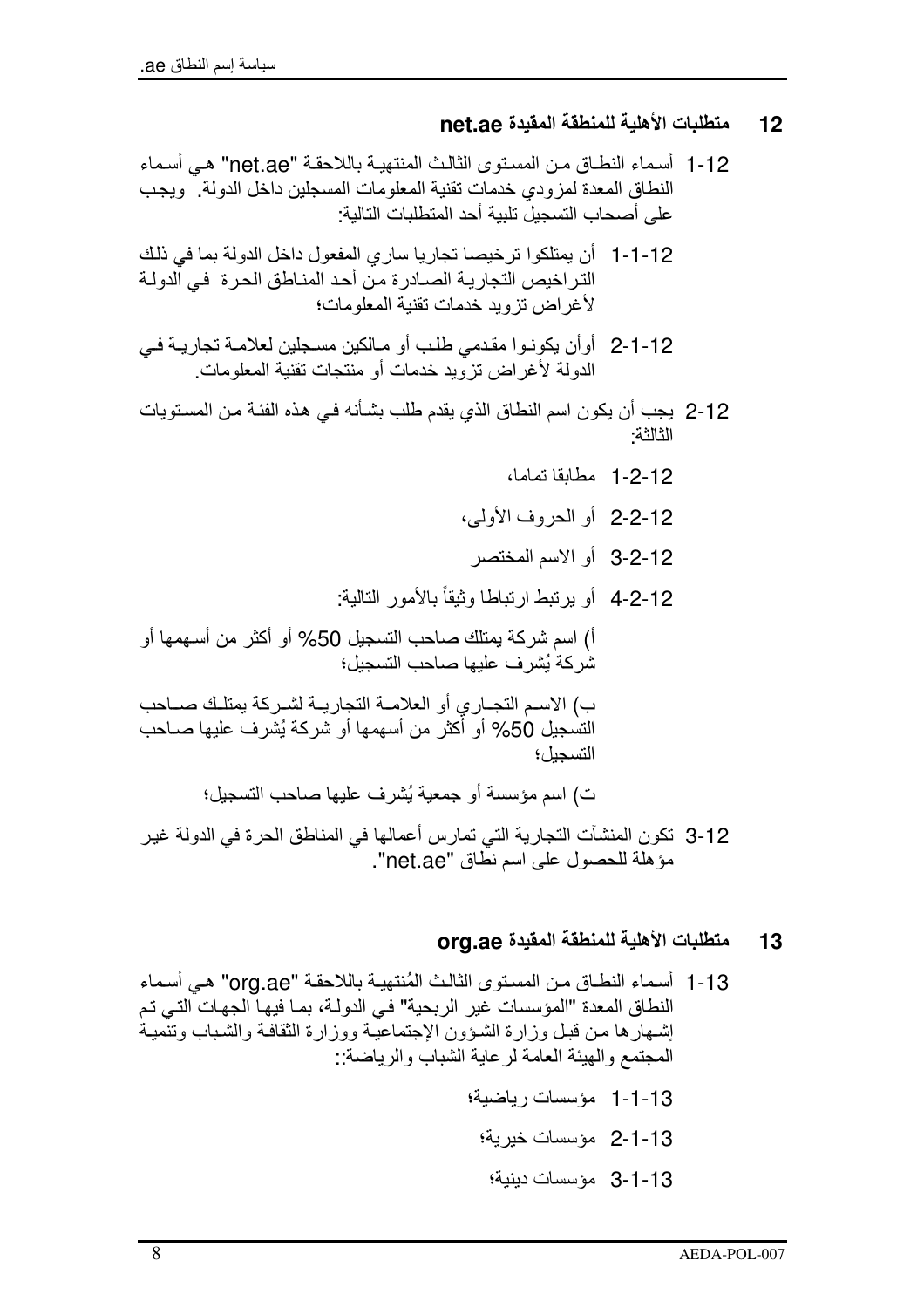- 1-1-13 مؤسسات اجتماعية؛
	- 5-1-13 مؤسسات ثقافبة؛
	- 13-1-6 مؤسسات فنبة؛
- 13-1-7 مؤسسات دبلوماسية متواجدة في الدولة؛
- 8-1-13 فروع عن منظمات دولية غير ربحية وتكون هذه الفروع متواجدة في الدولة.
- 2-13 يجب على مقدمي طلبات الحصول على اسم النطـاق "org.ae" ضمان أن يكون المسؤول الإدار ي هو موظف أو مسؤولٌ عن الشركة المتقدمة بالطلب كما يجب أن يصادقوا، بقبولهم اتفاقية صـاحب التسـجيل، علـي أنـهم قد حصـلوا على تفويض من المدير التنفيذي أو مجلس إدارة الشركات أو أمانتها العامـة أو رِ نَبِسِ مجلسها في تسجيل اسم نطاق بالنيابة عن تلك الشركة.
- 3-13 سيقوم مقدمو الطلبات بتزويد صورة عن شهادة تسجيلهم أو كتاب بهذا الأثر من جهة الاختصاص التابعة للدولة
	- 4-13 يجب أن يكون اسم النطاق الذي تم تقديم الطلب بشأنه:
		- 1-4-13 مطابقا تماما،
		- 13-4-2 أو الحروف الأولى من،
			- 3-4-13 أو الإسم المختصر
- 4-4-13 أو يرتبط ارتباطـا وثيقـاً باسـم مؤسسـة صـاحب التسـجيل، أو اسـم شركة أو الاسم التجاري أو اسم الجمعيـة أو المؤسسـة أو العلامـة التحار بة

## متطلبات الأهلية للمنطقتين المقيدتين sch.ae وac.ae 14

- 1-14 أسماء النطاق من المسنو ي الثالث المُنتهبـة بـاللاحقتبن "sch.ae" و "ac.ae" هي أسماء النطاق المعدة للمدارس والمؤسسات الأكاديمية في الدولة، بمـا في ذلك الجامعات و المدار س الحكومية و الخاصنة و الكليات و المؤسسات التعليمية:
- 1-1-14 يجب على مقدمي طلبات الحصول على اسمي النطـاق"sch.ae" و"ac.ae" ضـمان أن يكـون المسـؤول الاداري هـو موظـف لـدي الشر كة المتقدمـة بالطلـب كمـا بجـب أن بصــادقو ا، بقبـو لـهم اتفاقبــة صـاحب التسـجيل، علـي أنـهم قد حصـلوا علـي تفـويض مـن المـدير التنفيــذي أو مجلــس إدار ة الشــركات أو أمانتهــا العامــة أو رئــيس مجلسها في تسجيل اسم نطاق بالنيابة عن تلك الشركة.
- 14-1-2 سبقوم مقدمو الطلبات لنطاق "sch.ae" بتزويد صورة عن شـهادة تسجيلٌ مدرسة أو كتاب بهذا الأثر من وزارة التربية والتعليم التابعة للدو لة.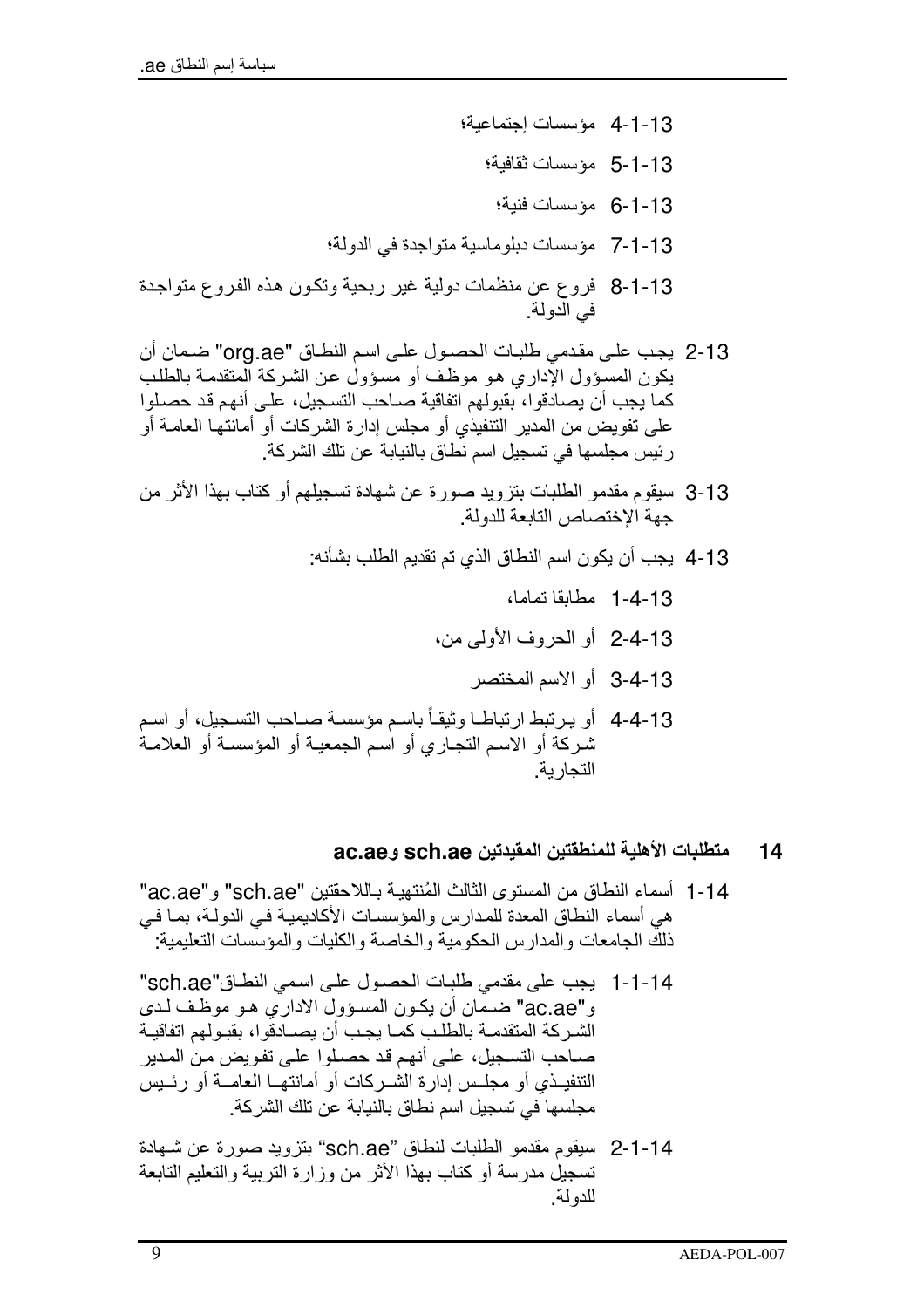- 14-1-3 بجب على مقدمو الطلبات لنطاق "ac.ae" أن بكو نو ا جهة أكادبمبة أو مزود خدمة مرخص من وزارة التعليم العالي والبحث العلمي للدولة. ويجب عليهم تزويد صـورة عن تسـجيل الـجمة الأكادميـة أو مـا بقابلهـا مـن وثـائق أو رسـائل صــادرة عـن وزارة التعليم العـالـي و البحث العلمي.
	- 14-2 بجب أن بكون اسم النطاق الذي تم تقديم الطلب بشأنه:
		- 1-2-14 مطابقا تماما،
		- 14-2-2 أو الحروف الأولى من،
			- 3-2-14 أو الإسم المختصر
- 4-2-14 أو يرتبط ارتباطـا وثيقـاً باسـم مدرسـة صـاحب التسـجيل، أو اسـم مؤسسة نعليمية أو اسم شركة أو الاسم النجاري أو اسم الجمعية أو المؤسسة أو العلامة التجار بة.

## متطلبات الأهلية للمنطقة المقيدة gov.ae 15

- 1-15 أسماء النطـاق مـن المستوى الثالث المُنتهيـة باللاحقـة "gov.ae" هـى أسماء النطاق المعدة للجهات الحكومبة في الدولة.
	- 2-15 يجب أن يكون صاحب التسجيل جهة حكومية في الدولة.
- 3-15 لا يجب استخدام أسماء النطـاق المُنتهيــة باللاحقــة "gov.ae" إلا لأغـراض أعمال رسمية لمؤسسة صاحب التسجيل.
- 4-15 يجب أن يذكر أصحاب التسجيل في الطلب غرض الموقع الإلكتروني الذي سير تبط مع اسم النطاق المعين فيما يتّعلق بالتر خيص المطلوب لاسم النطّاق.
- 5-15 يجب استخدام اسم النطاق تحديداً وحصر ياً للغرض المذكور خلال مدة سريان تر خيص اسم النطاق
- 6-15 يجب أن يكون المسؤول الاداري هو موظف لدى مقدم الطلب كما يجب أن بصبادق، من خلال تنفيذهم لاتفاقيـة صباحب التسـجيل بالنبابـة عـن صباحب التسجيلّ، علّـى أنــه قد حصـل علـى تفـويض مـن الـوزير المعنـى أو المسـؤول المعنى بتسجيل اسم نطاق معبن بالنبابة عن صاحب التسجيل.
- 7-15 سيزود مقدمو الطلبات كتابـا مـن الـوزير أو المسؤول المعنـى لتفويض تسـجيل اسم النطاق المذكور

#### متطلبات الأهلية للمنطقة المقيدة mil.ae 16

1-16 أسماء النطـاق مـن المسـنو ي الثالـث المُنتهبـة باللاحقـة "mil.ae" هـي أسـماء النطاق المعدة للسلطات العسكر بة في الدولة.